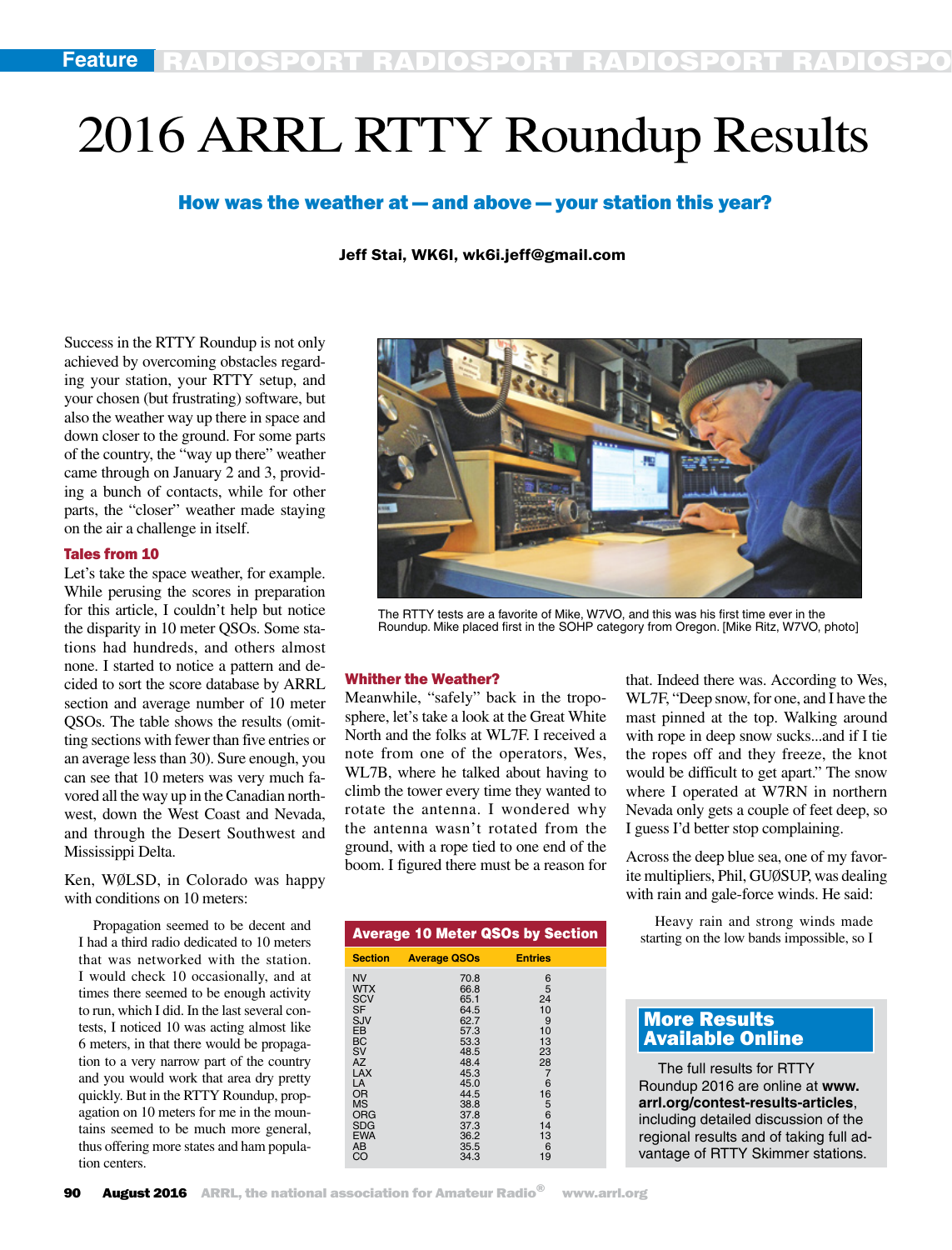|                                        | Top Ten Sco <u>res — W/VE</u> |                           |                                                 |  |  |
|----------------------------------------|-------------------------------|---------------------------|-------------------------------------------------|--|--|
| Single Operator,<br><b>Low Power</b>   |                               |                           | <b>Single Operator</b><br>Unlimited, High Power |  |  |
| VA2UP                                  | 199,953                       | WØLSD                     | 271,586                                         |  |  |
| N9CK                                   | 184,575                       | W9SN                      | 256,053                                         |  |  |
| KA4RRU                                 | 157,409                       | N6WM                      | 250,328                                         |  |  |
| NR4M<br><b>KØAD</b>                    | 142,945<br>138,932            | K6LL<br>N <sub>2</sub> WK | 244,000<br>241,617                              |  |  |
| K <sub>2</sub> PO                      | 123,740                       | W4DXX                     | 229,274                                         |  |  |
| <b>NØAT</b>                            | 119,004                       | AI9T                      | 210,375                                         |  |  |
| KE5OG                                  | 107,352                       | K1MK (@K1TTT)             |                                                 |  |  |
| N <sub>1</sub> IXF                     | 104,790                       |                           | 207,281                                         |  |  |
| <b>NTØF</b>                            | 104,700                       | VE3CX                     | 203,522                                         |  |  |
| Single Operator,                       |                               | N <sub>6</sub> IE         | 193,842                                         |  |  |
| <b>High Power</b>                      |                               | Multioperator,            |                                                 |  |  |
| AA3B                                   | 299,776                       | <b>Low Power</b>          |                                                 |  |  |
| NN <sub>1</sub> SS                     | 295,864                       | N8LRG                     | 93,492                                          |  |  |
| W7RN (WK6I, op)                        |                               | K9NR                      | 83,556                                          |  |  |
|                                        | 283,291                       | KN <sub>5</sub> S         | 78,624                                          |  |  |
| <b>ACØC</b>                            | 273,552                       | K4FT                      | 75,068                                          |  |  |
| ABØRX<br>K <sub>5</sub> DU             | 219,340<br>193,494            | NØHJZ<br>N9LAH            | 70,136<br>61,318                                |  |  |
| K <sub>1</sub> RO                      | 191,874                       | <b>WØFRC</b>              | 45,276                                          |  |  |
| K8IA                                   | 186,224                       | <b>K7MKL</b>              | 44,326                                          |  |  |
| W5AP                                   | 179,094                       | <b>KOØZ</b>               | 42,930                                          |  |  |
| AB4GG                                  | 178.750                       | AA9L                      | 28,152                                          |  |  |
| <b>Single Operator</b>                 |                               | Multioperator,            |                                                 |  |  |
| <b>Unlimited, Low Power</b>            |                               | <b>High Power</b>         |                                                 |  |  |
| AA5AU<br>WB5TUF                        | 230,160<br>174,360            | <b>NØNI</b><br>NR5M       | 255,750<br>243,945                              |  |  |
| K9OM                                   | 159,427                       | WØSD                      | 229,440                                         |  |  |
| W3FIZ                                  | 115,020                       | W <sub>4</sub> RM         | 199,936                                         |  |  |
| <b>W9ILY</b>                           | 108,720                       | <b>KDØS</b>               | 178,048                                         |  |  |
| <b>VE2EBK</b>                          | 102,816                       | K6SU                      | 173,072                                         |  |  |
| VA3DF                                  | 100,570                       | KIØF                      | 155,414                                         |  |  |
| AB4SF                                  | 80,325                        | W4ML<br>NJ3I              | 151,032                                         |  |  |
| KU <sub>2</sub> M<br>AB <sub>1</sub> J | 77,066<br>67.640              | K6UFO (@W6YX)             | 149,677                                         |  |  |
|                                        |                               |                           | 143,316                                         |  |  |
|                                        |                               |                           |                                                 |  |  |

RADIOSPORT RADIOSPORT RADIOSPORT RADIOSPORT

got up early on Sunday morning, and it was still raining and blowing, plus there were strong static crashes, so the low bands were out for me. My dipoles were banging around in the gales, and the resulting SWR was very poor on both. On both 40 and 80 meters, I had S9+ of noise, and could hear very few stations.

## Speed-bump Selfies

Some entrants create their own obstacles so that they have the challenge of over-

| Top Ten <u>Scores — DX</u>  |                  |                             |                  |  |  |
|-----------------------------|------------------|-----------------------------|------------------|--|--|
| Single Operator,            |                  | <b>Single Operator</b>      |                  |  |  |
| <b>Low Power</b>            |                  | <b>Unlimited, High Powe</b> |                  |  |  |
| ZF2LL (WW4LL, op)           |                  | SP7GIQ                      | 190,350          |  |  |
|                             | 144,200          | 6Y4K                        | 168,222          |  |  |
| F5BEG                       | 94,930           | TK5MH                       | 139,376          |  |  |
| UR2Y (USØYW, op)            |                  | OH <sub>2</sub> HAN         | 106,436          |  |  |
|                             | 71,208           | <b>IT9MUO</b>               | 96,136           |  |  |
| <b>IU4CHE</b>               | 61,610           | DL3BQA                      | 95,484           |  |  |
| CO <sub>8</sub> ZZ          | 59,598           | DJ6QT<br>G3ORY              | 94,996           |  |  |
| YV5AAX                      | 56,762           | YT <sub>2U</sub>            | 90,310<br>88,818 |  |  |
| UT5EPP                      | 51,832           | SV2BFN                      | 78,144           |  |  |
| M7V (MØVAA, op)             | 51,256           |                             |                  |  |  |
| SP9H                        | 50,819           | Multioperator,              |                  |  |  |
| UC6A                        | 50,086           | <b>Low Power</b>            |                  |  |  |
|                             |                  | IQ2CU                       | 52,650           |  |  |
| <b>Single Operator,</b>     |                  | WL7F                        | 33,341           |  |  |
| <b>High Power</b>           |                  | OT6M                        | 28,086           |  |  |
| UR7GO                       | 138,666          | SP3PJY                      | 26,112           |  |  |
| PZ5RA                       | 122,208          | OK2RVM                      | 24,822           |  |  |
| LU5VV                       | 115,992          | EI1E                        | 14,820           |  |  |
| EMØI (UT2IZ, op)            |                  | PD <sub>2</sub> LH          | 13,224           |  |  |
|                             | 115,696          | DF4WC                       | 11,926           |  |  |
| G8DX                        | 107,968          | JJ2YKZ                      | 680              |  |  |
| SG5Z (SM5GMZ, op)           |                  | Multioperator,              |                  |  |  |
| <b>IK4GNI</b>               | 89,252           | <b>High Power</b>           |                  |  |  |
| EU6AF                       | 78,780<br>78,432 | 9A5Y                        | 196,413          |  |  |
| OK6RW                       | 78,431           | OL7M                        | 191,380          |  |  |
| DKØEE (DL4MDO, op)          |                  | LZ7A                        | 98,475           |  |  |
|                             | 77.740           | EA1AP                       | 85,330           |  |  |
|                             |                  | YU3AWA                      | 72,000           |  |  |
| <b>Single Operator</b>      |                  | EA2RY                       | 70,840           |  |  |
| <b>Unlimited, Low Power</b> |                  | ON8AJ                       | 63,555           |  |  |
| YV1KK                       | 167,388          | JH4UTP                      | 38,285           |  |  |
| XE <sub>2</sub> K           | 139,314          | SP5SR                       | 7,800            |  |  |
| <b>IT9BLB</b>               | 122,428          | SK <sub>3</sub> W           | 5,676            |  |  |
| KH6ZM                       | 98,212           |                             |                  |  |  |
| <b>IK3TPP</b>               | 79,686           |                             |                  |  |  |
| DF2F (DF2SD, op)            |                  |                             |                  |  |  |
| EA1DR                       | 72,822<br>62,208 |                             |                  |  |  |
| XE1HG                       | 54,777           |                             |                  |  |  |
| SP <sub>1</sub> C           | 44,560           |                             |                  |  |  |
| LZ1FCN                      | 37,080           |                             |                  |  |  |
|                             |                  |                             |                  |  |  |

.<br>I Power

coming them. As Dave, W5DT, explained in his own words:

I won't get any awards or plaques, but I managed to make 208 contacts on 15 and 10 meters all with the [Teletype] Model 33. She ran straight for 12 hours today (I oiled her on the fly around 4 PM with a syringe). Didn't drop a single bit — what

a workhorse! I even got to run some punch tape macros — they worked great!

Just remember this next time you are puzzling through a RTTY software issue! [If you ever get the chance to watch a mechanical teleprinter in action, take it! — *Ed.*]

Operating right after New Year's Day undoubtedly caused some headaches for many operators (at least, for those who didn't get their headache via the festivities). In fact, in the Soapbox comments, one operator complained:

Why was everyone calling me 'Honey?' After receiving 'HNY' several times and doing some fruitless Google searches of 'HNY CW PROSIGN' and the like, I finally figured it out. Maybe a second cup of coffee would have helped.

## Affiliated Clubs

After a year off, the Northern California Contest Club (NCCC) got back into the gavel-collecting business with an Unlimited Club score second only to their record-setting performance in 2013. NCCC President, Bob, W1RH, noted that a big push was made to get new RTTY operators set up and on the air. The Potomac Valley Radio Club (PVRC) ran a solid 2nd, the Society of Midwest Contesters (SMC) climbed into Unlimited for the first time, placing 3rd, and the Minnesota Wireless Association (MWA) was 4th. In fact, this year was the first time we had four of the major contest clubs submit the 50 or more logs required to qualify for the Unlimited Club Category. Let's have more next year!



No, it's not a form of data compression, just the miniature wireless keyboard and mouse combo that Scott, NØIU, used when leaning back in his chair and calling CQ. [Scott Schultz, NØIU, photo]



RTTY operator Alex Rhybkova, OK1RS, running a pileup as part of the Multioperator effort at OL7M. The team placed second in the DX Top Ten for Multi-Single, High Power from their very impressive station. [Pavel Prihoda, OK1MU, photo]